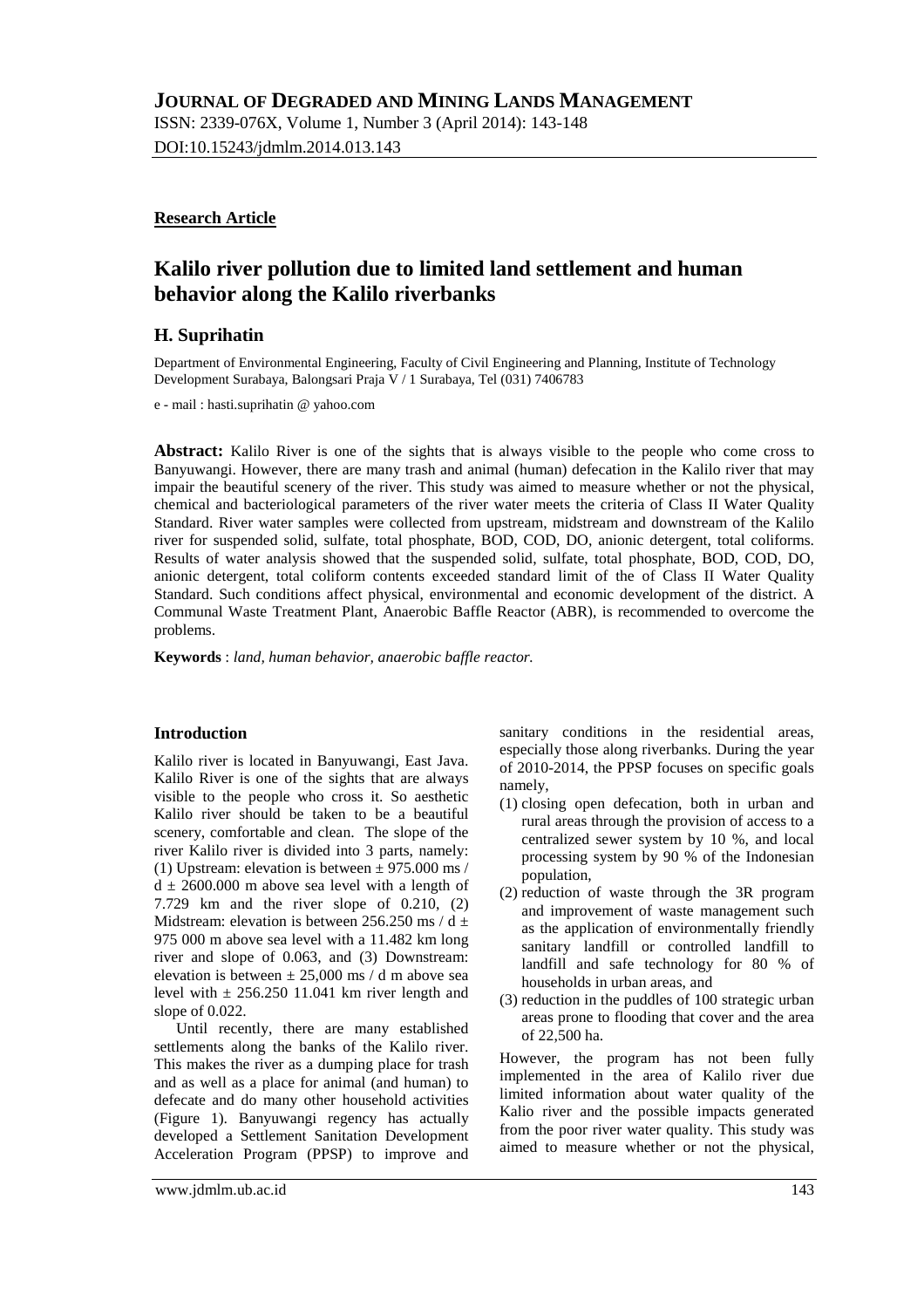chemical and bacteriological parameters of the river water meets the criteria of Class II Water Quality Standard.

# **Methods**

This study was an observational study to measure the organic content in the river Kalilo and to determine the cause of pollution. The parameters observed in this study were physical, chemical and bacteriological characteristics of the river water whether they meet the criteria of Class II Water Quality Standards, the corresponding PP No. 82, 2001 of14, 2001. River water samples

were collected from upstream, midstream, and downstream of the Kalilo river and brought to the laboratory for suspended solid, sulfate, total phosphate, BOD, COD, DO, anionic detergent, total coliforms analyses.

The analyses were conducted following the Service Standard Guidelines for Determination of Minimum Service Standards Manual Field of Spatial Planning, Housing and Settlements and Public Works (decree No.. 534/Kpts/M/2001, Minister of Settlement and Regional Infrastructure of the Republic of Indonesia).



Wash soybean as raw material of tofu and tempeh

Washing household appliances

Figure 1. Activities of communities along the Kalilo river

### **Results and Discussion**

### *The Kalilo river water quality*

Results of laboratory analysis showed that the suspended solids in the river water ranged from 52 mg/L (upstream) to 84 mg/L (downstream) (Table 1). These values have exceeded the quality standard of PP No.82 of 2001. This indicates that sustainability of aquatic life in the Kalilo river will be seriously impaired due to lack of oxygen in the river water. The BOD values were 4 mg/L  $O_2$ , 8 mg / L  $O_2$ , and 16 mg / L  $O_2$  in upstream, midstream and downstream areas, respectively. These values were much higher the Quality standard BOD (3 mg / L  $O<sub>2</sub>$ ) (Table 1). The highest number of total Coliforms in the Kalilo river water was observed in the midstream area (30000 MPN/100mL) and the lowest was in the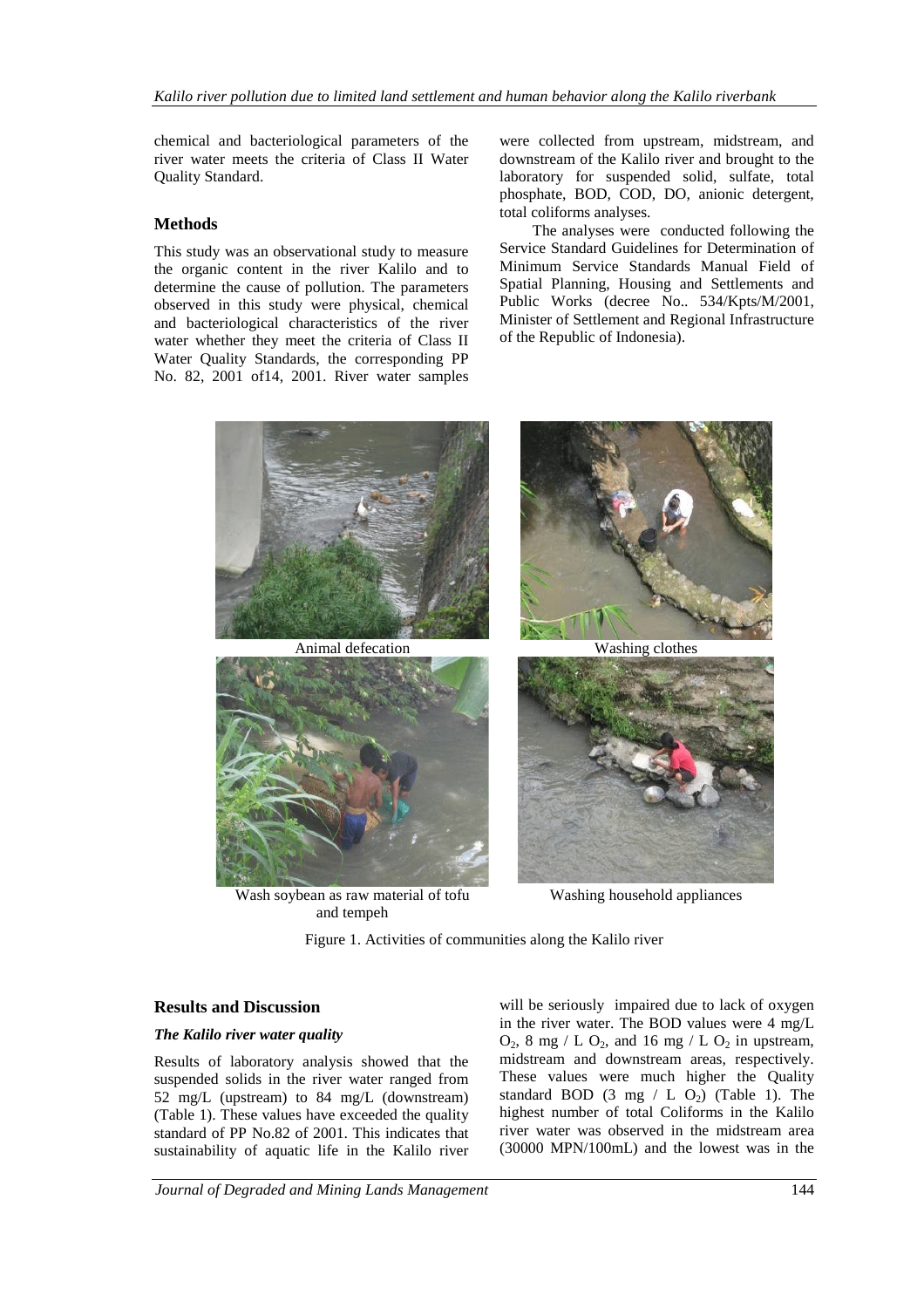upstream area (13000 MPN/100 mL) (Table 1). The values are much higher than the standard value of 5000 MPN/mL. The concentrations of

sulfate, phosphate and anionic detergent of the Kalilo river water exceeded the quality standard (Table 1).

Table 1. Physical, chemical, and biological characteristics of Kalilo river water

| <b>Parameter</b>                                          | <b>Kalilo River Area</b> |                |                  |        |                   |        |
|-----------------------------------------------------------|--------------------------|----------------|------------------|--------|-------------------|--------|
|                                                           | <b>Upstream</b>          |                | <b>Midstream</b> |        | <b>Downstream</b> |        |
|                                                           | WQS*                     | $RA**$         | WQS*             | $RA**$ | WQS*              | $RA**$ |
| A. Physics                                                |                          |                |                  |        |                   |        |
| • Suspended Solids (SS) $(mg/L)^{1}$                      | 50                       | 52             | 50               | 66     | 50                | 84     |
| <b>B.</b> Chemical                                        |                          |                |                  |        |                   |        |
| • Sulfate (mg/L $SO_4$ ) <sup>2)</sup>                    | $(-)$                    | 116,44         | $(-)$            | 99,26  | $(-)$             | 139,82 |
| • Total Phosphate (mg/L PO <sub>4</sub> -P) <sup>2)</sup> | 0,2                      | 0,32           | 0,2              | 0,40   | 0,2               | 0,35   |
| • Anionic Detergent (mg/L LAS) <sup>2)</sup>              | 0,2                      | 0,42           | 0,2              | 0,47   | 0,2               | 0,58   |
| • BOD $(mg/LO_2)^3$                                       | 3                        | $\overline{4}$ | 3                | 8      | 3                 | 16     |
| <b>C.</b> Bacteriology                                    |                          |                |                  |        |                   |        |
| • Total Coli forms (MPN/100 mL) $^{6)}$                   | 5000                     | 130000         | 5000             | 300000 | 5000              | 220000 |

\*) Water Quality Standards Class II, the corresponding PP. No.. 82, 2001, December 14, 2001 \*\*) Results of Analysis, <sup>1)</sup> Gravimetric method, <sup>2)</sup> Spectrophotometer method, <sup>3)</sup> Winkler method, <sup>4)</sup> Reflux/Titrimetric method, <sup>5)</sup> Iodometry method, <sup>6)</sup> Multi Tube Fermentation method.

### *Identified problems related to the Kalilo river water quality*

#### *Socio-Cultural Aspects*

Defecating on Kalilo river, washing cookware cooking, washing clothes, and washing of soybeans to be used as raw material for the manufacture of processed foods and tofu. People dispose of their domestic waste into the river Kalilo, as well as for small and medium industries to easily dispose of their waste water into the river Kalilo.

### *Environmental aspects*

#### *Solid Waste Aspect*

- Garbage service coverage is still low.
- Lack of socialization and education that most people treat or dispose of waste by burning waste is not in place.
- 3R waste management was still not approached.
- Inadequate transportation and equipment
- Inadequate number and capacity of waste management of human resources
- Landfill does not have a standard (Sanitary Landfill)

#### *Sanitation*

 Public sanitation conditions are still below standard

- Sanitation activities which interfere with the aesthetics of the urban environment
- The low public awareness of environmental sanitation
- Problems of land for the placement of the program means
- Community development issues

*Domestic Wastewater*

- Public access to latrine coverage is still low.
- The absence of regulations made by the Local Government relating to the management of liquid waste both household and industrial scale.
- Most of the people using the latrine with septic tank construction are not eligible causing vulnerability to contamination.
- Pemerintah Banyuwangi regency has not been able to implement a centralized sludge treatment system.

### *Possible negative impacts of the Kalilo river water quality*

#### *Sedimentation potential*

Results of laboratory analysis showed that the suspended solids in the river water ranged from 52 mg/L (upstream) to 84 mg/L (downstream) (Table 1). These values have exceeded the quality standard of PP No.82 of 2001.This indicates that

*Journal of Degraded and Mining Lands Management* 145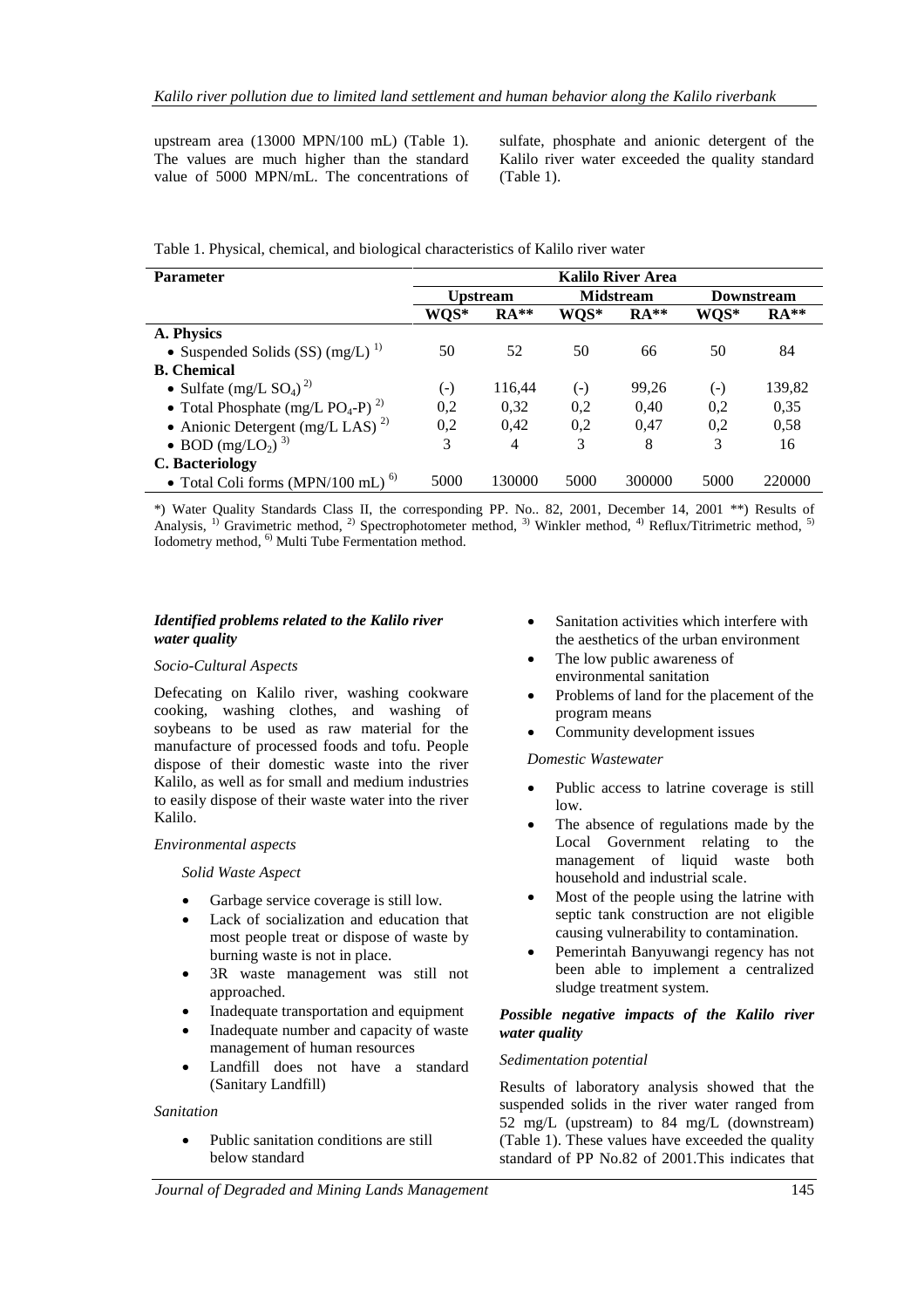sustainability of aquatic life in the Kalilo river will be seriously impaired due to lack of oxygen in the river water. The lack of oxygen was because of the decay of contaminants that enter to the river. Disposal of domestic sewage in the river can increase the levels of BOD in the water. The high content of BOD in a river can lead to siltation due sedimentation in the river. This is due to reduced oxygen levels in the water entered so that biota will experience death. Reduced oxygen levels due to the presence of contaminants that enter these waters so blocking oxygen into the river (Metcalf. and Eddy, 1991). Contaminants or pollutants that enter the river are pollutants that can not be unraveled, this is due to the amount of pollutants entering the river so that the bacterial decomposition is no longer able to outlining these pollutants. Laboratory results of water samples from the river downstream Kalilo show that the BOD values were 4 mg /L  $O_2$ , 8 mg / L  $O_2$ , and 16 mg  $/$  L  $O<sub>2</sub>$  in upstream, midstream and downstream areas, respectively. These values were much higher the Quality standard BOD (3 mg  $/L O<sub>2</sub>$ ) (Table 1). From the economic point of view, this is very harmful, due to the silting of the Kalilo river, small riverboats are unable to enter the Kalilo river. Yet, riverboat is one of Banyuwangi tourism sectors that contributes to the income of the local government of Banyuwangi.

### *Environmental Health*

The highest number of total Coliforms in the Kalilo river water was observed in the midstream area (30000 MPN/100mL) and the lowest was in the upstream area (13000 MPN/100 mL) (Table 1). Te values are much higher than the standard value of 5000 MPN/mL. Those high numbers of total Coliforms seemed to be due to many communities who still use the Kalilo riverbanks for defecation that increased the amount of bacteria in the river water. The high total Coliform can cause diseases such as diarrhea, gastroenteritis, typhoid.Yet, the river water is also used by communities to support their actitivitis, asuch washing cookware, clothes, soybean as raw material of tofu and tempeh (Figure 1). In addition to the biological parameter, the concentrations of nitrite, total phosphate and anionic detergent of the Kalilo river water exceeded the quality standard (Table 1).

This indicates that the river has been polluted by domestic and industrial activities of the households along the riverbanks. There are many people who have a semi-permanent home, such as the districts Tukang Kayu and Kepatihan.

### *Productivity of society*

Tofu and tempeh are common daily foods consumed by Banyuwangi people. Most of the tofu and tempeh small industries along the riverbank of Kalilo use the river water to wash the raw material material of tofu and tempeh (soybean). The reduced quality of the Kalilo river will affect the quality and tofu and tempeh consumed, and eventually will affect the community health. The decreasing the level of public health will reduce the productivity of the communities along the Kalilo river. Declining productivity societies will limit the economic conditions of the people because they may not be able to work properly.

### *Recommended solutions*

- Accelerating and increasing targets of Settlement Sanitation Development Acceleration Program in accordance with Service Standard Guidelines for Determination of Minimum Field of Spatial Planning, Housing and Settlements and Public Works (Minister of Settlement and Regional Infrastructure No. 534/KPTS/M/2001)
- Increasing numbers of healthy latrine with septic tank, accompanied by local regulations to enforce law for all people in Banyuwangi.
- Providing sanctions to people who build houses in the Kalilo riverbanks and providing alternative locations for people living in densely populated areas.
- Creating a Communal Waste Treatment Plant by installing Anaerobic Baffle Reactor (ABR) in the area, Anaerobic Baffle Reactor is a reactor that uses a series of walls (baffles) to make waste water containing organic pollutants to flow downward and upward (through) the wall of the inlet to the outlet (Figure 2). The advantages and disadvantages of using the processing Anaerobic Baffle Reactor are presented in Table 2.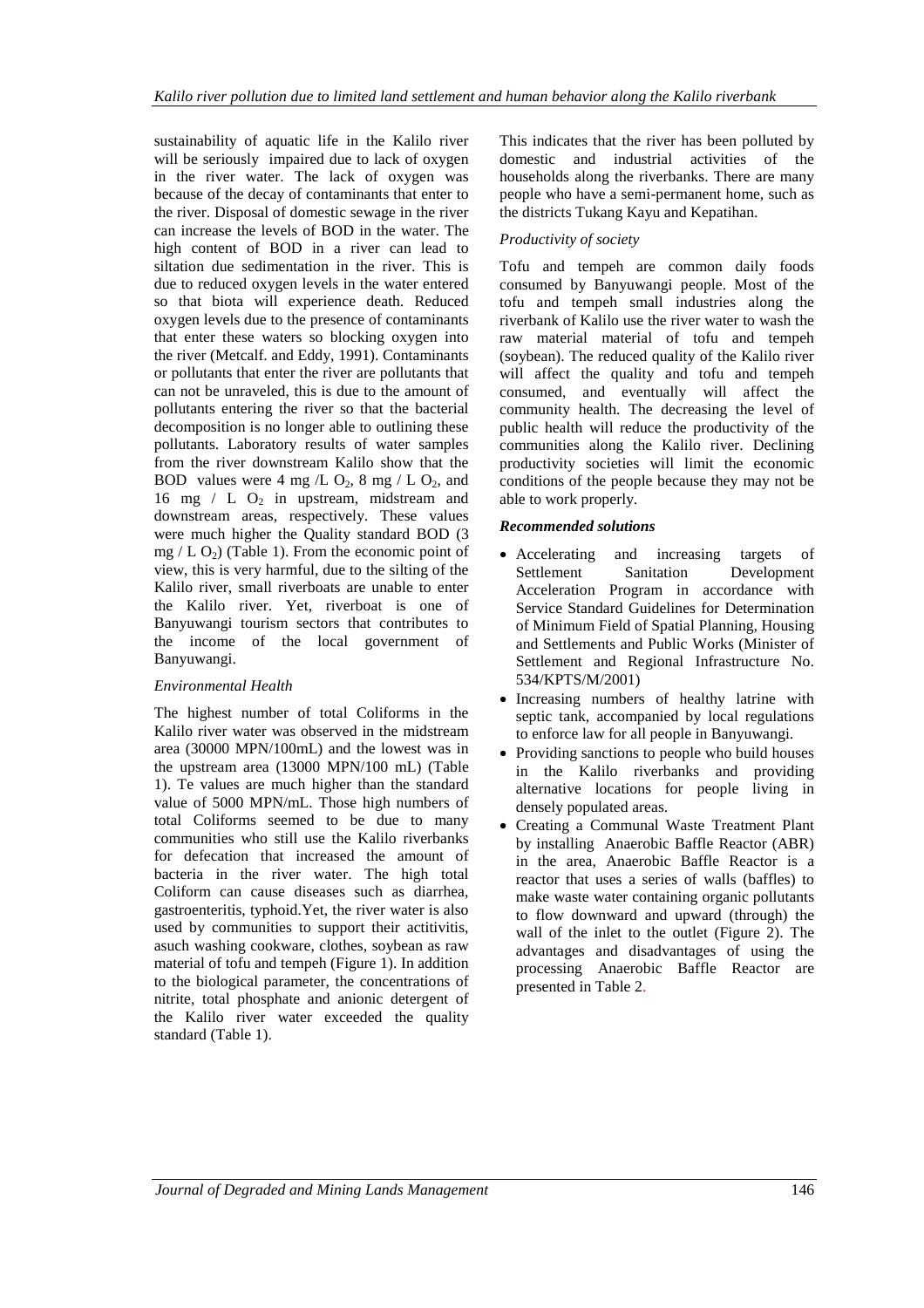

Figure 2. Schematic diagram of ABR (Anaerobic Baffled Reactor)

|  |  | Table 2. Advantages and Disadvantages of Anaerobic Baffle Reactor |  |  |
|--|--|-------------------------------------------------------------------|--|--|
|--|--|-------------------------------------------------------------------|--|--|

| <b>Advantages</b>                                               | <b>Disadvantages</b>                                                          |
|-----------------------------------------------------------------|-------------------------------------------------------------------------------|
|                                                                 |                                                                               |
| • Resistant to hydraulic shock loads and organic<br>substances  | • Requires constant source of water                                           |
| • Does not require electricity                                  | • Require secondary treatment effluent or<br>discharged into a suitable place |
| • Can be repaired and built with locally available<br>materials | • The decrease in the low pathogenic substances                               |
| • Long service life                                             | • Preliminary processing required to prevent<br>clogging                      |
| • Decreased high organic matter                                 |                                                                               |
| • Low investment and operating costs                            |                                                                               |
| • Not need large area Requires constant source of               |                                                                               |
| water                                                           |                                                                               |
| • Require secondary treatment effluent or discharged            |                                                                               |
| into a suitable place                                           |                                                                               |
| • The Decrease in the low pathogenic substances                 |                                                                               |
| • Preliminary processing required to Prevent                    |                                                                               |
| clogging                                                        |                                                                               |

# **Conclusion**

Kalilo river is polluted, it is confirmed from the results of laboratory Kalilo river water samples taken at the downstream, midstream and upstream. Parameters that exceed the quality standards for Class II waters are Sulfate, Total Phosphate, Nitrite, BOD, Anionic Detergent and Total Coliforms. Sources of pollution caused by waste household activities and household

industries which discharge directly into the river without any Kalilo a first treatment. The cause of pollution one of them is still not achieving the target of Settlement Sanitation Development Acceleration Program Banyuwangi district both in the domestic Wastewater, Solid Waste, Hygiene and lack of residential land that the building was erected in the river worth Kalilo that should not be used for residential buildings